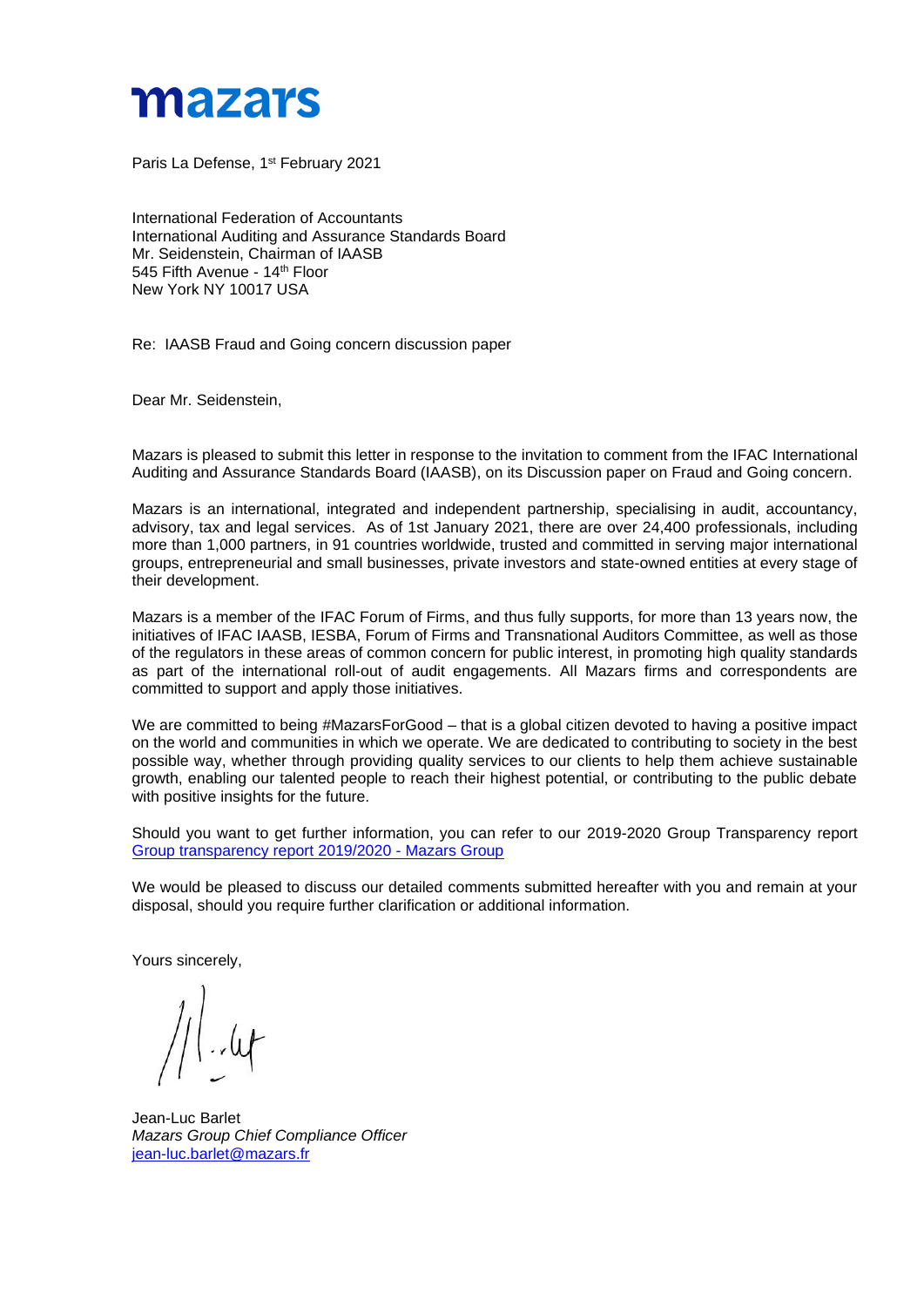### **Overall comments**

Mazars is supportive of all initiatives taken to enhance audit and assurance quality and the future of the profession, for the benefit of the public interest, and thus we welcome the opportunity to add our views to the debate. We have found the paper clear and well-written, in a user-friendly format.

We believe that the topics of fraud and going concern are major topics of public interest and involve all stakeholders, especially in a crisis environment such as the one of Covid-19 we are facing for longer than 1 year now.

We believe it is high time to join efforts and forces for an integrated approach among legislators, corporate governance actors, accounting and auditing standard setters. The status quo is not an option, neither for the auditors nor for the other stakeholders.

In August and September 2020, Mazars CEO, has written articles on "Auditor: a complex job"<sup>1</sup> and "Preventing corporate fraud: a collective responsibility"  $^2$  from which we want to highlight some extracts.

You will find our detailed answer hereafter.

<sup>&</sup>lt;sup>1</sup> [Auditor: a complex job \(linkedin.com\)](https://www.linkedin.com/pulse/auditor-complex-job-herv%25C3%25A9-h%25C3%25A9lias/?trackingId=VchB4SijcXCp43YXw7SJ%2BQ%3D%3D)

<sup>&</sup>lt;sup>2</sup> [Preventing corporate fraud: a collective responsibility \(linkedin.com\)](https://www.linkedin.com/pulse/preventing-corporate-fraud-collective-responsibility-herv%C3%A9-h%C3%A9lias)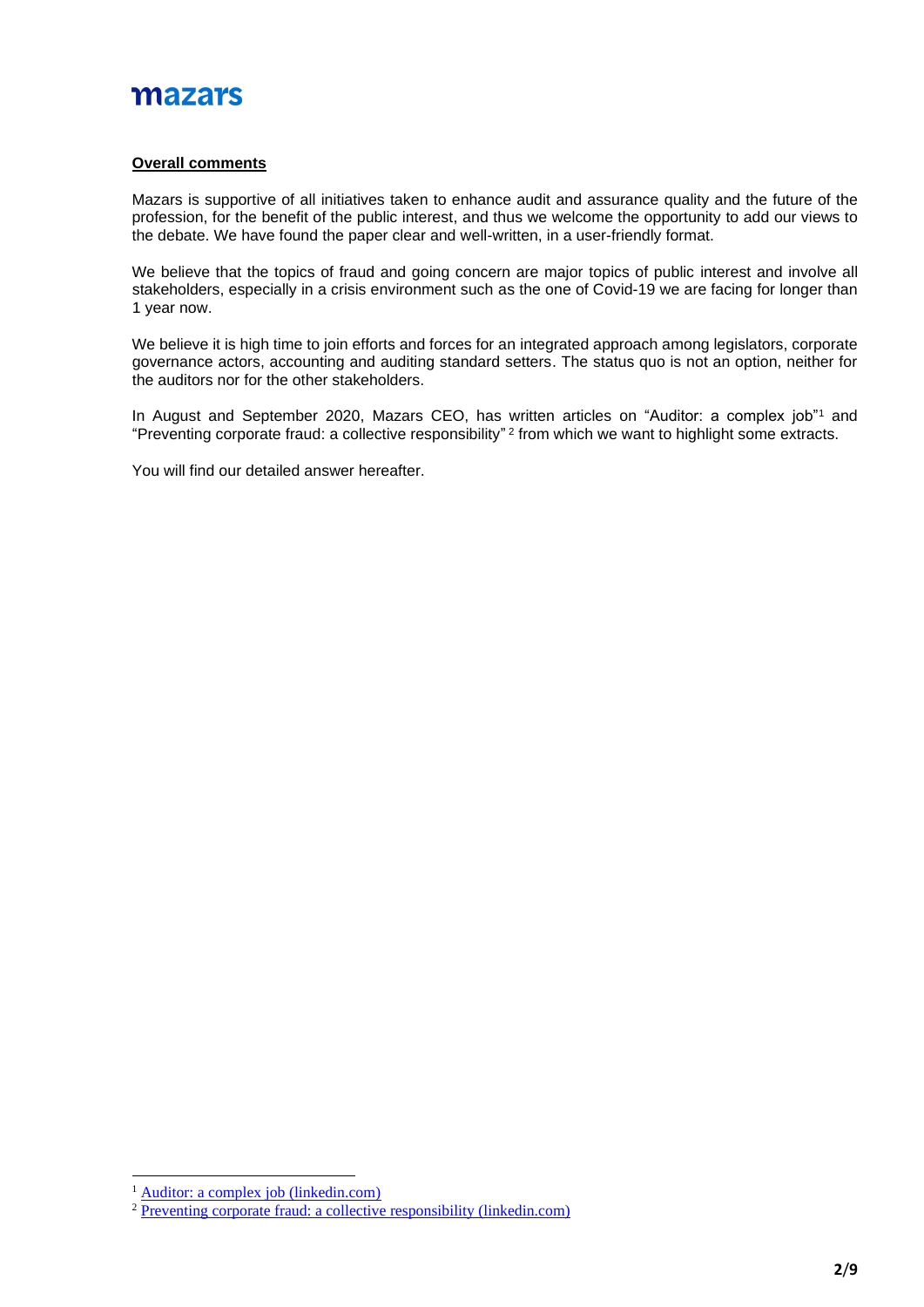## **Request for comments**

Question 1: In regard to the expectation gap (see Section I):

(a) What do you think is the main cause of the expectation gap relating to fraud and going concern in an audit of financial statements?

The expectation gap is split in the paper between knowledge, performance, and evolution gaps and we believe all are valid.

- We do not believe that the evolution gap is a significant contributor to the expectation gap at this time.
- The knowledge gap has historically, and continues to be, a significant cause of the expectation gap. This is in part due to the expectations of stakeholders, many of whom are not necessarily concerned with understanding the role and responsibilities of the auditor. Clearly there is a need to engage all financial statement users in having a common understanding of the relevant roles and responsibilities for addressing fraud and going concern among the auditors and the Management and TCWG.

Even though we believe it is not the main reason, the expectation gap may be also linked to the performance gap as described in the discussion paper.

## *Fraud*

The discussion paper mentions "The public thinks the role of the auditor is to detect fraud, including nonmaterial fraud." However, we believe that the main expectation is that material frauds will be discovered.

To start, the expectation gap is impacted by the fact that the fraud term is not always clearly defined and there can be confusion with the concepts of Non-compliance with Laws and regulation (NoClar), corruption, and money-laundering. Even if you then get to a common understanding of the meaning of fraud and understand the role of the auditor to detect material fraud, the fact is, the public has no insight into the materiality thresholds applied in the audit. As a result, what is appropriately deemed non-material by the auditors may, if known, be considered material by the financial statement users. Beyond simply being knowledgeable of the role of the auditors, this literal lack of knowledge regarding materiality creates a knowledge gap. The fact that a fraud is noted which does not give rise to the financial statements being materially misstated, and thus is reported internally to management - depending on law and regulation possibly externally - but not necessarily publicly in the auditor's report (except possibly as KAM) is of little interest or value to certain financial statement users.

### *Going concern*

We think that the main reason for the expectation gap regarding going concern is that there are "Differences of view as to the meaning and implication of material uncertainties and the going concern concept" which creates a knowledge gap. One possible way to close the gap is to use Key Audit Matters, as it is already possible in the existing standards when there is a close call (so not a material uncertainty). However, this may be difficult in practice as a going concern KAM, or simply disclosure, can be perceived as a "bad signal" for the entity and may result in actions by stakeholders which exacerbates the company's financial difficulties. This is clearly stated in the discussion paper "The auditor is pressured to accept less transparent company disclosures and/or not to include going concern uncertainties in the auditor's report because of fears that such disclosures/reporting will be a self-fulfilling prophecy."

Also impacting the knowledge gap is the frequent lack of clear disclosure of management's key assumption around the going concern analysis. While we recognize that it is outside of the purview of the IAASB, having stronger disclosures regarding the key assumptions and data used in assessing going concern assumption, as well as the time period considered, would benefit users.

Stronger disclosures requirements, if used more frequently, would lessen the negative impacts of going concern disclosures and help facilitate more frequent, constructive dialogue between the Management and auditors, which should result in more transparency of the financial condition on companies.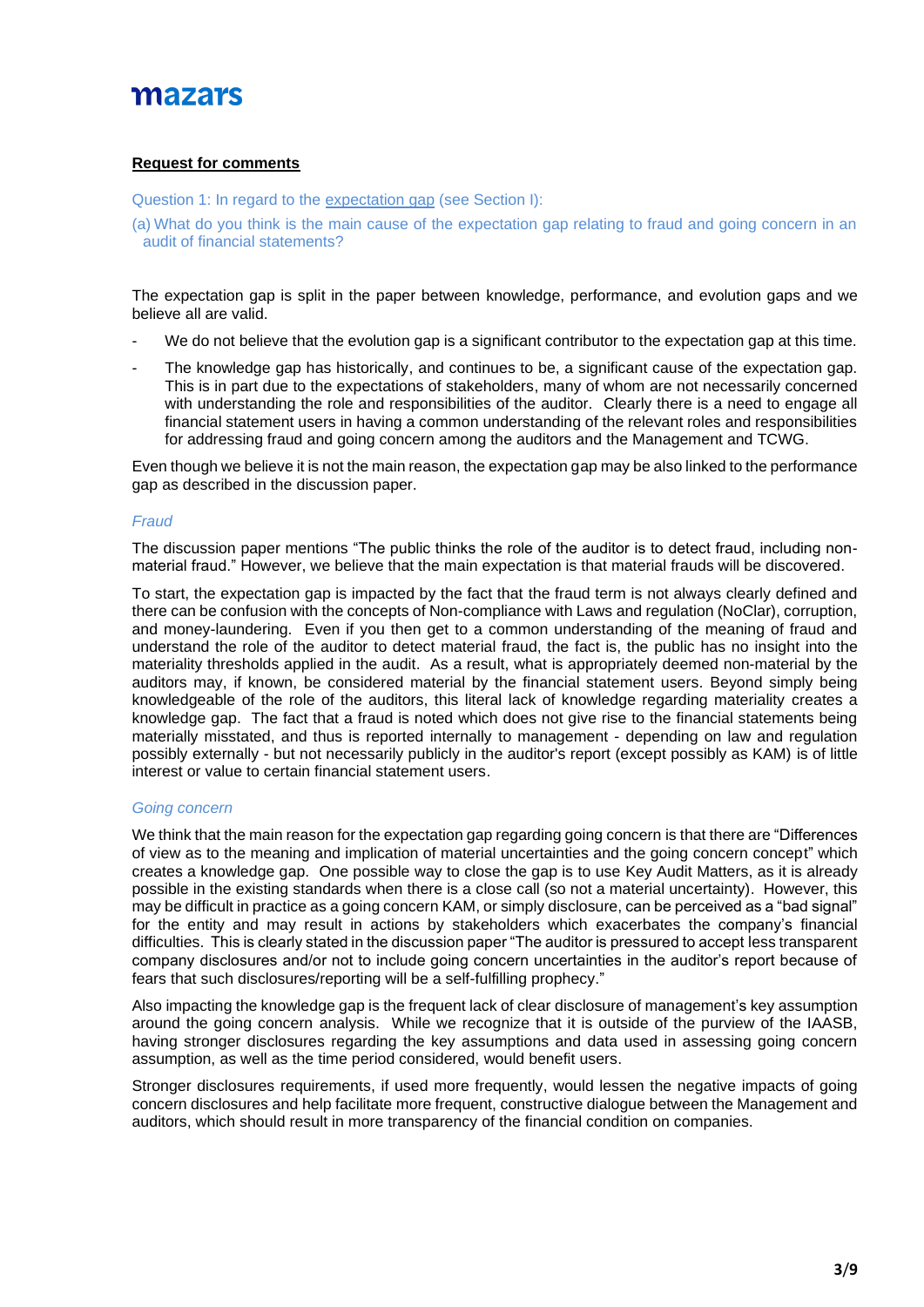

#### (b) In your view, what could be done, by the IAASB and / or others (please specify), to narrow the expectation gap related to fraud and going concern in an audit of financial statements?

While the role of the auditor is key, the role of the Management and Those Charged With Governance (TCWG) is crucial together with different stakeholders (such as banks when focusing on going concern issues). As mentioned in the paper by the IAASB chair "we [the auditors] cannot narrow the expectation gap alone".

However, a reminder of the primary responsibilities of the role-players, including the differences between management, governance (TCWG. Boards, Audit committees), and the auditor, through public / stakeholder engagement, is necessary but not sufficient.

### **We believe it is high time to join efforts and forces for an integrated approach among legislators, corporate governance actors, accounting and auditing standard setters.** Benefits of an integrated approach include:

- Enabling all stakeholders to approach the going concern and fraud risks with a more consistent view of business risk and financial information;
- Increase usefulness of information for all stakeholders compared to a solely auditing approach or silo approach;
- Aid in the development of best practices for governance and audit committees (using for example the ones issued by the International Organization of Securities Commission (IOSCO)<sup>3</sup>;
- Improving consistence in thought leadership papers focused on addressing and mitigating fraud and going concern issues produced by institutions, organisations, and other stakeholders, with a common view of the how all parties can support the public interest and design a kind of coordinated action plan with an effective, but limited number of integrated measures ; and
- Reinforcing the need for an improvement in the training and education of all stakeholders in a common set of expectations and understanding.

**The status quo is not an option, neither for the auditors nor for the other stakeholders.** Actions must be taken if we are to reduce the expectation gap.

Presently, there is a number of revised standards, including ISQM1, ISQM2, ISA 220 and ISA 315, that will help to enhance the quality of audits in all areas, including fraud and going concern.

So, the question raised in the discussion paper is what more can be done by the auditors to reduce the expectation gap.

As a pre-requisite for the effective implementation of any new proposals or measures on both topics of fraud and going concern, we strongly believe that, **at least as a short term for most-exposed entities and PIE as a priority**, the following could be done:

### **In terms of Corporate Governance**

- $\circ$  The evolution of Corporate Governance, to manage and mitigate risks associated with dominance of certain individuals in the management, or as executive directors, is a must;
- o Non-financial reporting should be high on the agenda of Corporate Governance, to drive CEOs to be accountable for long term value creation, instead of short-term financial results and shares plans for management.

## In terms of internal control

 $\circ$  Introduction of increased internal and external reporting on key controls, increasing the personal responsibility and accountability of management, and board members (via Audit Committee oversight re shareholder protection / resilience / sustainability / fraud / cash forecasts);

<sup>&</sup>lt;sup>3</sup> [IOSCO issues good practices to assist audit committees in supporting audit quality](https://www.iosco.org/news/pdf/IOSCONEWS518.pdf)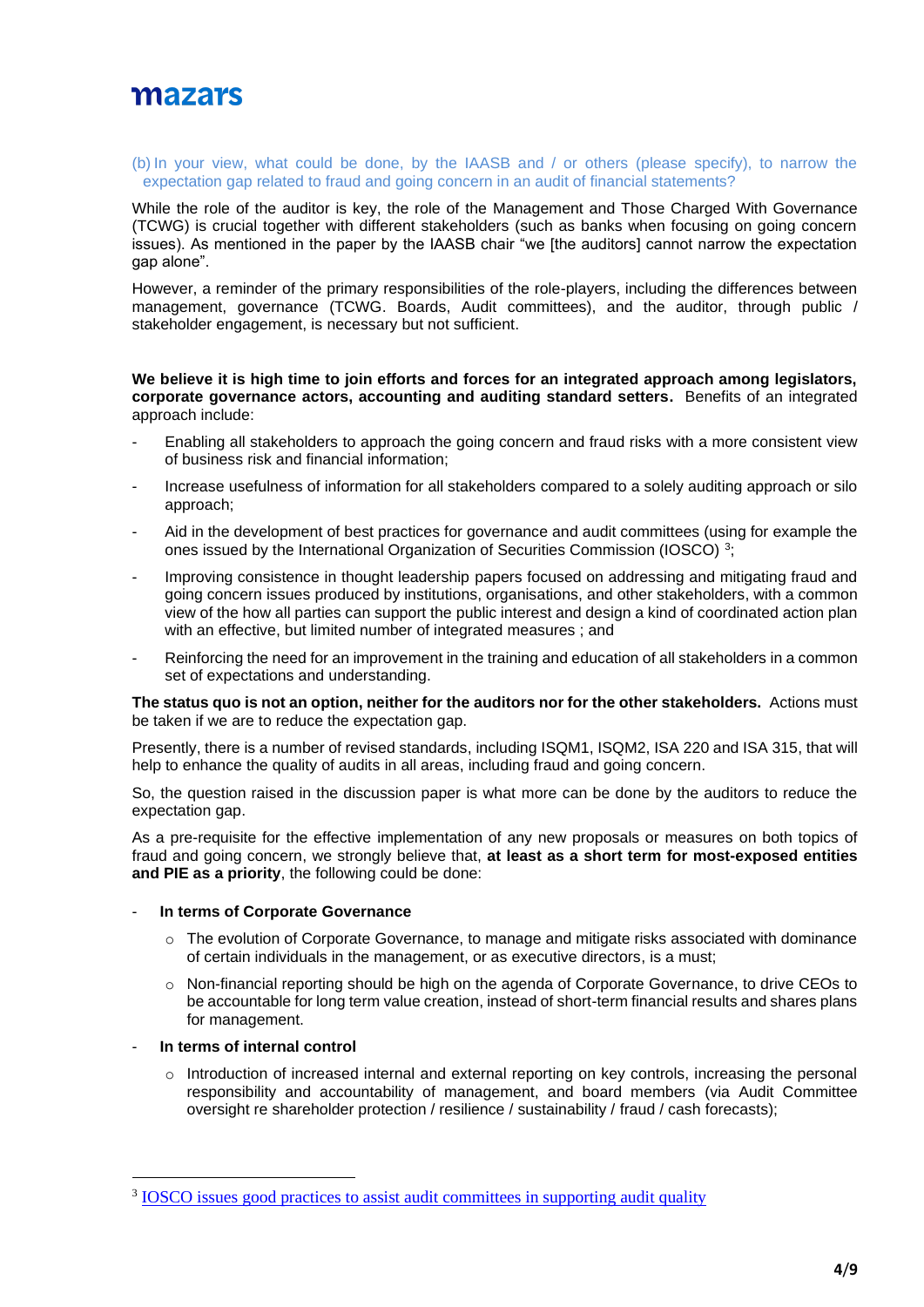- $\circ$  Improving and / or expanding corporate fraud prevention efforts (including robust internal control) and developing going concern red flags (including basic but reliable cash forecasts in all entities) to identify issues arising timely;
- $\circ$  More timely and transparent communication and reporting, not only from the auditors, but also, and first, from the Management and Those Charged With Governance. This includes especially the public disclosure of the basis for the going concern assumption, even if there is "no problem", in the notes of the financial statements;
- o Management must report on the effectiveness of internal control
- The audit committee must exercise greater responsibility for the company's internal control, by setting up a risk and internal control quality dashboard
	- $\circ$  More active involvement and challenging of the Management by Those Charged With Governance, especially when there are dominant individuals; and
	- $\circ$  For PIE, reporting from the audit committee (AC) / Board to be public on select areas, including the key elements of challenge by the AC or the Board vis à vis Management. Such reporting which is already encouraged in some jurisdictions, could be helpful to enhance robust governance and transparency.
- The audit report must cover more extensively the work carried out on internal control and the conclusions of the auditors.

One of the challenges to developing consistent approaches to address fraud and going concern comes from the fact that, no international bodies addressing corporate law or corporate governance. We recognize that such mechanisms are difficult to design given the desire for a level of autonomy by countries when it comes to national law or regulation. However, having some universal and guiding principles would benefit all members in the financial reporting ecosystem. For example, in France, there is an alert procedure that allows the auditors to require the entities to call for a general shareholders meeting whenever it is necessary. We would encourage the IAASB to seek dialogue with other stakeholders, such as the IASB on accounting matters for going concern. We believe that stakeholder engagement to ensure that investors and other users of financial statements have a thorough understanding of an auditor's responsibility in relation to going concern and fraud, will go a long way towards addressing these issues.

However, we caution that, regardless of any additional requirements performed by the auditors, we believe that the expectation gap will never be reduced to zero. As a matter of fact, the auditing standards require the auditor to obtain reasonable assurance about whether the financial statements as a whole are free from material misstatement, whether due to fraud or error. The additional work required to provide much higher assurance, or for example, reasonable assurance related to immaterial fraud, if this is a clear expectation from the stakeholders, may be so significant that it could challenge the economic viability of the audit process as a whole.

The fraud and going concern topics require auditor professional judgement and professional skepticism in an evolving environment. **To allow for the need for auditors to adapt and be agile, we suggest that the IAASB keep the principles-based approach of the standards and avoid a "check-the-box approach" or create a "one size fits all" approach as it will impeded adaptation and weaken professional skepticism.**

### **It would be relevant to have the SMP committee is, at least, consulted to make sure that scalability is taken into account at an early stage.**

In addition to the above, what could be done **for all entities**:

- On the two topics of fraud and going concern:
	- o More education, pedagogy around the two topics throughout the audit process, in the auditor's report and during Shareholders' meetings. Focus by regulators and standards setters on developing educational material, as has been done by the IAASB, that can be presented to Audit committees and other stakeholders to give more explanations, insights about the role of the auditor and main concepts around audit (risk-based approach, materiality, key audit matters etc.) ;
	- $\circ$  Although the IAASB has no authority to call for local laws, defining internationally established best practices for good corporate governance, such as compulsory audit committees with independent members for entities with certain characteristics (PIE; size etc.) . This is especially important to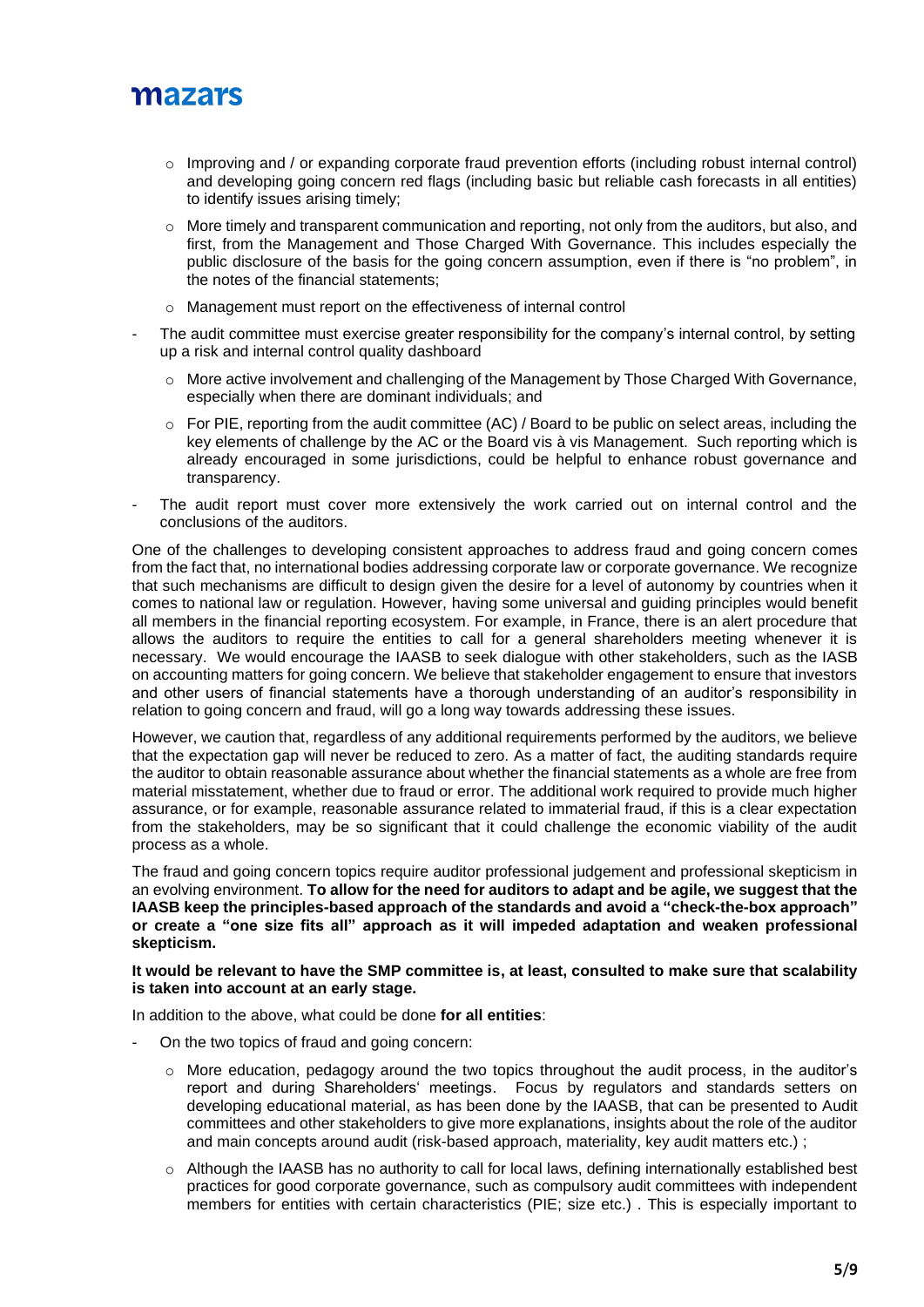

have a robust governance when there is a very dominant senior management. Also, the senior member of the supervisory board and audit committee need to have appropriate qualifications and knowledge in the area of financial statements, and the relevant industry to be able to challenge management independently and properly. Defined expectations on the financial qualifications ("financial expert") should be considered.

- On the going concern topic:
	- $\circ$  Prevention of going concern is a priority and to address this better, enhanced disclosures requirements of the going concern assumption in the accounting standards, including in close call situations or when the entity has made significant judgments to maintain a going concern as a basis of preparation, should be considered.
	- $\circ$  The independent auditor (but also the governance and the management) must be systematically informed of alerts on the company thanks to a system for consolidating alert signals
	- o Auditors must better anticipate potential business failures, by carrying out additional due diligencetype assignments (issuing a certificate of resilience of the company?)
	- o Consideration should be given to disclosures of managements' financial ratios / KPIs / non -financial indicators used to manage the business and / or comparisons with KPIs from sector industry benchmark could be helpful.
- On the fraud topic:
	- $\circ$  We could say that there is a short-term action which consists in reaffirming and better communicating our current limited liability for fraud. Especially there could be a reinforcement of the understanding of the concept of materiality through public/stakeholder engagement. This would be helpful regarding the fraud topic to avoid expectations on immaterial fraud;
	- $\circ$  On a medium/longer term, the auditor could be given more resources, to enable him to go further in identifying the risks of fraud;
	- $\circ$  Entities should dedicate more time and resources to the implementation of an internal control framework dedicated to the prevention, identification and correction of fraud. Consideration could be given to specific reporting from the entity for at least PIE entities;
	- o The auditor should be required to report specifically on fraud risk and the quality of company's internal control and fraud detection systems, based on an annual declaration from management on the measures implemented to prevent or detect significant fraud;
	- o Make it compulsory to enrich the training course for auditors on risk management, fraud investigations, CSR and IT security;
	- o More guidance from standard setters around the application of professional skepticism and unpredictability in audits could facilitate better audit fraud procedures;
	- o The cyber risk review must become mandatory in the auditors' mission.

Question 2: This paper sets out the auditor's current requirements in relation to fraud in an audit of financial statements, and some of the issues and challenges that have been raised with respect to this (see Sections II and IV). In your view:

- (a) Should the auditor have enhanced or more requirements with regard to fraud in an audit of financial statements? If yes, in what areas?
- No. We believe the standards are adequate to reach the objective of assessing the risk of material misstatements due to fraud. We believe that keeping a risk-based audit approach is necessary for the auditor to adapt under the different facts and circumstances and to avoid check-the-box behaviour and remain skeptical throughout the audit. There are things that could be done, however, that would aid the auditor in performing their responsibilities relate to fraud, including:
	- o Making clarifications on the existing standard could be helpful: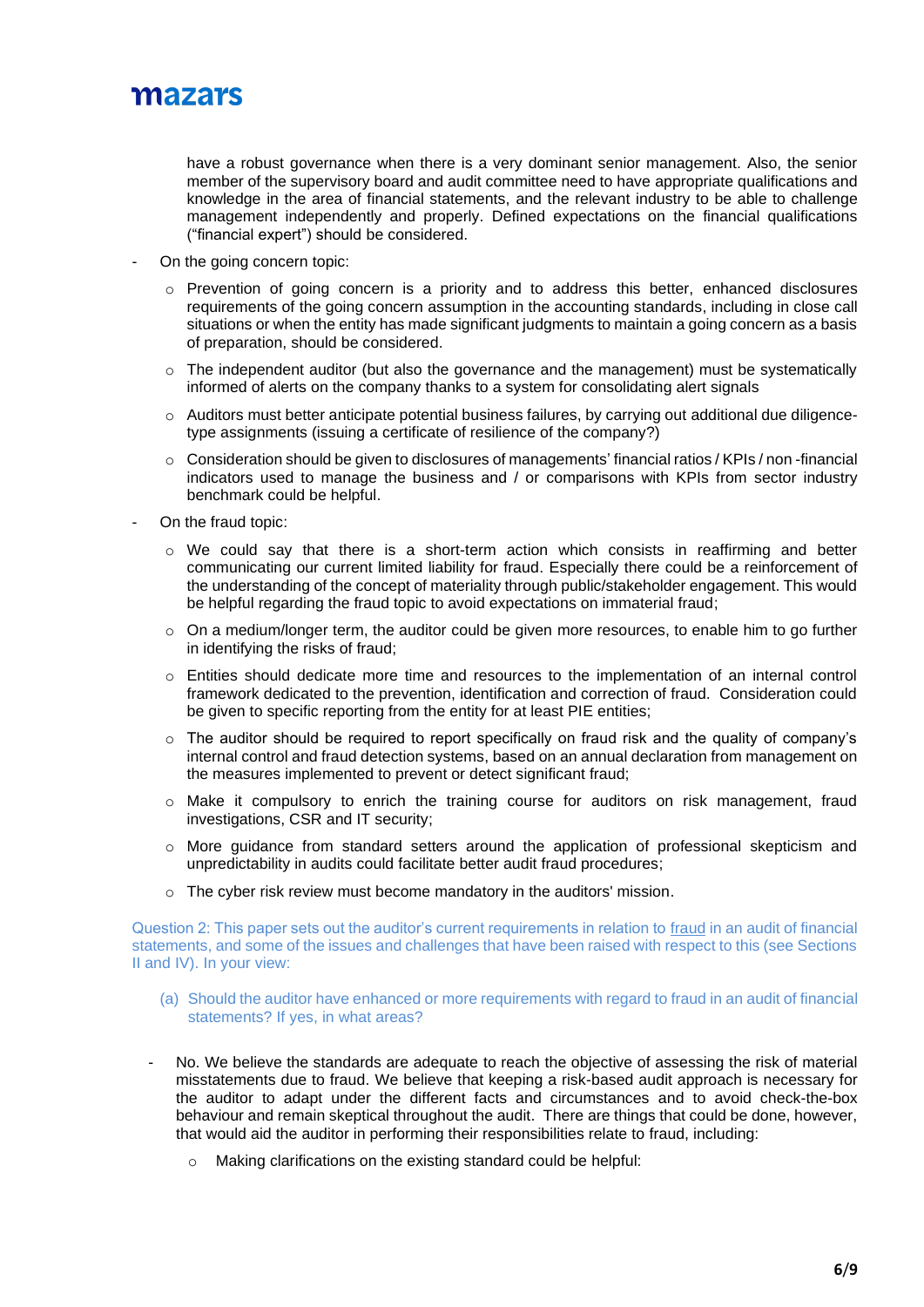

- Further guidance regarding the risk of management override and how to address it though the implementation of unpredictability and journal entries testing and other tests would be beneficial;
- The articulation between ISA 240/ISA550 and the recently revised standards ISA 315 and ISA 540 could be improved.
- o Increased guidance from regulators and standards setters including guidance and examples, including:
	- Fraud use cases / accounting schemes:
	- Around the enhanced risks resulting from the increasing extent of electronic audit evidence and highly automated entity processes.
- o Developing resources of industry metrics or business trends that are available to all firms could aid firms in planning and risk assessment in all areas of the engagement, including fraud considerations and the going concern assumption.

(b) Is there a need for enhanced procedures only for certain entities or in specific circumstances? If yes:

- (i) For what types of entities or in what circumstances?
- (ii) What enhancements are needed?

(iii) Should these changes be made within the ISAs or outside the scope of an audit (e.g., a different engagement)? Please explain your answer.

- No. Fraud is a concern for all types of entities and the standards are sufficiently risk-based to account for differences across industries, jurisdictions, etc. However, if additional procedures are to be required for some entities, we would suggest that these are clearly explained in the audit reports for those entities, rather than requiring the public to have to understand the specific industry standards applied.
- See also our answers to question 1.

(c) Would requiring a "suspicious mindset" contribute to enhanced fraud identification when planning and performing the audit? Why or why not?

(i) Should the IAASB enhance the auditor's considerations around fraud to include a "suspicious mindset"? If yes, for all audits or only in some circumstances?

No. We believe this new concept be counterproductive. General suspicion would transform the relationship with the company being audited and would be hugely detrimental. We cannot start an audit from a point of distrust. The use of professional skepticism provides the appropriate balance in client relationships to meet the objectives of the auditing standards.

(d) Do you believe more transparency is needed about the auditor's work in relation to fraud in an audit of financial statements? If yes, what additional information is needed and how should this information be communicated (e.g. in communications with those charged with governance, in the auditor's report, etc.)?

- To start, we believe it is not necessarily to change the standards ISA 240 and ISA 570 if we consider the revised standard of ISQM1/2/ISA 220 and ISA 315.
- As it relates the auditors work and the auditor's report:
	- $\circ$  There may be benefit in enhancing the description about what the relevant parties' responsibilities are in relation to fraud, including possibly explanation around the concept of materiality and how it impacts the auditor's work in relation to fraud. Consideration could also be given to including in the audit reporting standards disclosure of the materiality level or ranges in the audit report;
	- $\circ$  The use of experts can be helpful under certain facts or circumstances but should not be systematic and should be risk-based and does not require disclosure in the report;
	- o The auditor's use of technology can be an effective tool in the fraud procedures but should not be disclosed in the report;
	- $\circ$  A transparent and challenging discussion between the management and those charged with governance to assist the auditor in understanding how much challenge is done by governance.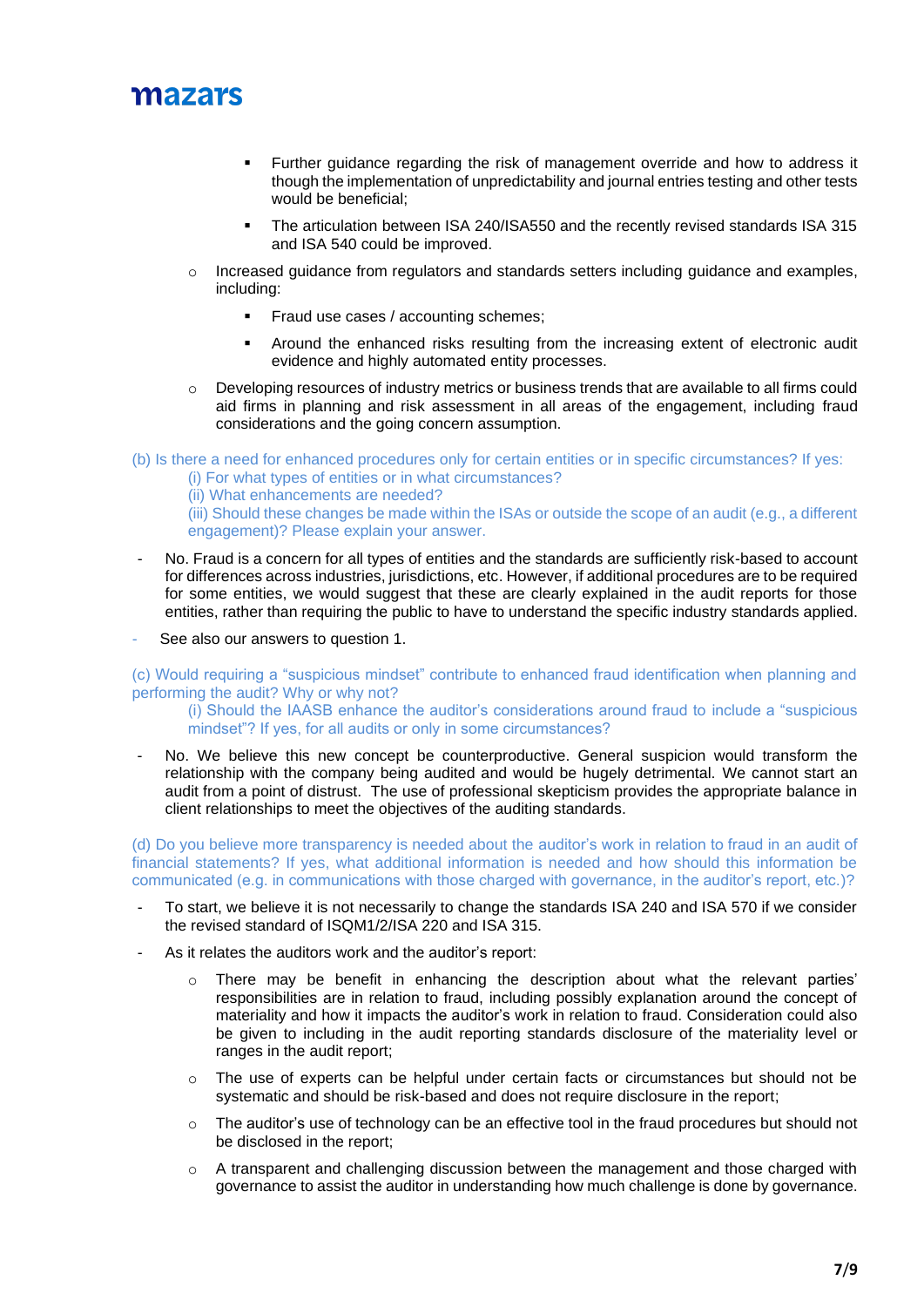

Reference to this procedure could be made, but the details should not be disclosed in the report;

- $\circ$  Regarding engagement quality review, we believe that ISQM2 enables for the engagement quality reviewer to do what is needed, even though the topics of going concern and fraud are not explicitly mentioned.
- As it relates to management and governance's procedures:
	- Enhanced disclosures related to management's approach to identifying and mitigating fraud, including risks coming from collusion of senior management, could be beneficial;
	- $\circ$  As the discussion paper explains, "third-party fraud is often committed in collusion with employees at the company." Enhanced disclosure of how management and governance manage such risk could be beneficial.

Question 3: This paper sets out the auditor's current requirements in relation to going concern in an audit of financial statements, and some of the issues and challenges that have been raised with respect to this (see Sections III and IV). In your view:

(a) Should the auditor have enhanced or more requirements with regard to going concern in an audit of financial statements? If yes, in what areas?

- It could be useful to clarify in the standard the meaning of "a minimum of 12 months."
- The auditing standard mentions that the auditor should remain alert throughout the audit. This concept is not well understood and is applied differently in jurisdictions, some have adopted a proactive alert / safeguard mechanism, while others have not. Some have also put in place forecasts accounts that need to be approved by a board at a certain period of time. We encourage the IAASB to give more guidance on what is expected around "remain alert throughout the audit".

(b) Is there a need for enhanced procedures only for certain entities or in specific circumstances? If yes:

(i) For what types of entities or in what circumstances?

(ii) What enhancements are needed?

(iii) Should these changes be made within the ISAs or outside the scope of an audit (e.g., a different engagement)? Please explain your answer.

No, we do not believe that enhanced procedures are needed for any certain industries.

(c) Do you believe more transparency is needed:

(i) About the auditor's work in relation to going concern in an audit of financial statements? If yes, what additional information is needed and how should this information be communicated (e.g., in communications with those charged with governance, in the auditor's report, etc.)?

(ii) About going concern, outside of the auditor's work relating to going concern? If yes, what further information should be provided, where should this information be provided, and what action is required to put this into effect?

See also our answers to question 1. Yes, we believe more transparency would be useful in the following areas:

- A reminder of the primary responsibilities of Management and Those Charged With Governance related to conclusion on the appropriateness of the going concern assumption would be helpful;
- A public disclosure of the basis for the going concern assumption, even if there is "no problem", in the notes of the financial statements, including clear period covered would benefit users. We recognize that this requires the IAASB to liaise with the IASB;
- The paper mentions that "Stakeholders seek more insight into a company's future viability than is currently provided for in accounting and auditing standards." (P 13) We believe that more insight, possibly through additional disclosures would be beneficial. Given that a company's future viability, is connected to the resilience of the business model and corporate structure, both financial information and non-financial information should be considered for disclosure.